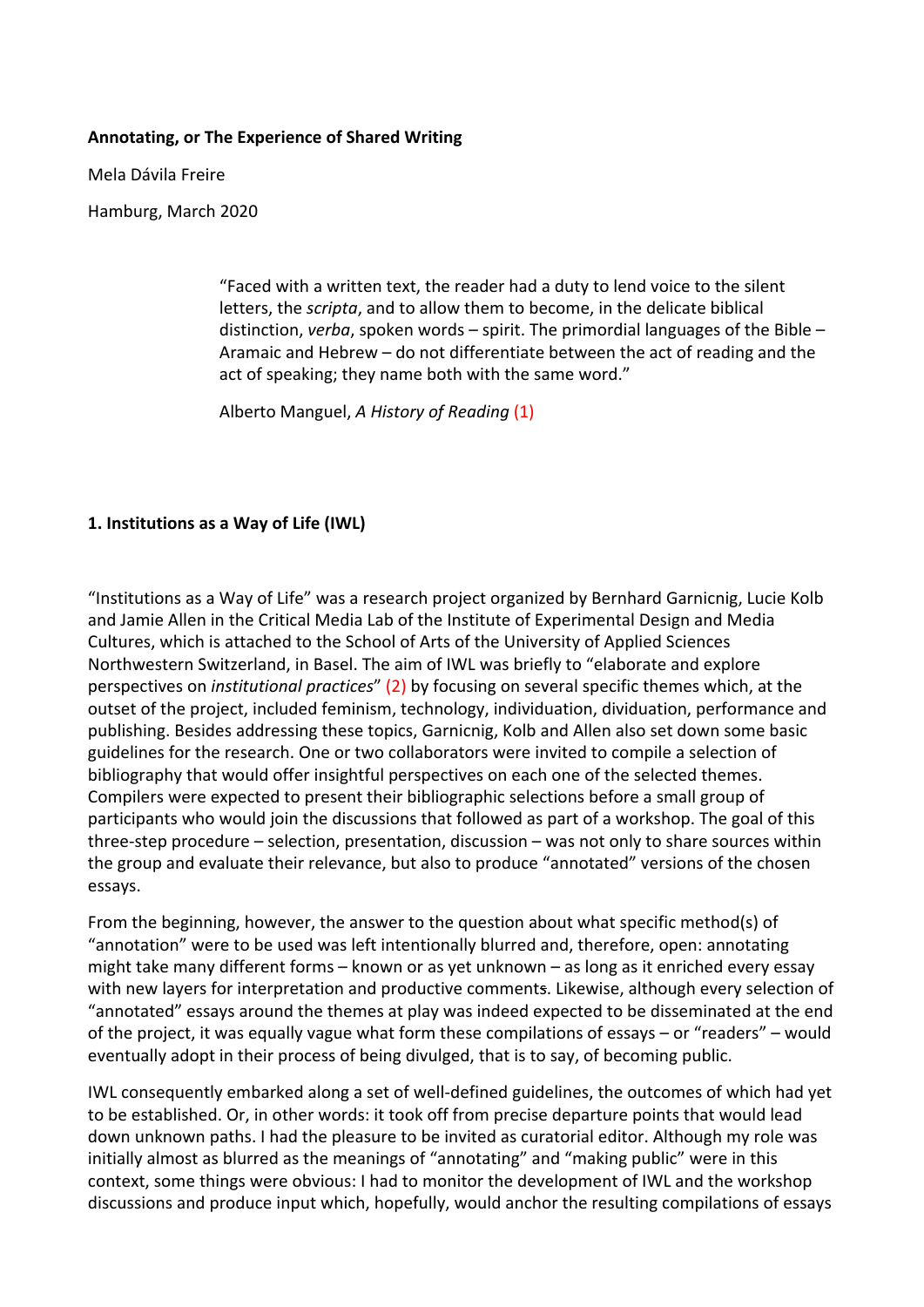to reality by helping to define what their material shape would be.

The project unfolded into four two-day discussion sessions, held between May and November 2019 at the Critical Media Lab, in Basel. During each session, a small group of people gathered around a large table at the Critical Media Lab and explained, talked, questioned, discussed, commented, argued, played and experimented with annotating the successive sets of texts brought in by the compilers. Throughout these sessions and the accompanying research, the original themes under discussion grew ever more complex, so that by the end of 2019 the list of topics that IWL had explored had almost doubled: feminism, fiction and performance, publishing, print, decentralization of ethics and care, graphic design, instituent practices, unbuilding infrastructures and art schools.

As we perused the selections of texts that every compiler brought to Basel, it became evident that "making public" could mean publishing the outcomes of IWL at least in digital form, and that the resulting "thematic readers" would ideally include one annotated version of every selected text and also, where possible, every independent text in its unannotated version, so as not to cancel the potential for viewers external to the project to come up with new groupings of essays – to produce, in other words, new "readers". A list of references for every theme, inserted in the art school library catalogue as a Zotero bibliography, would be the third – and last – of every reader's materializations.

Session after session, we realized that there could actually be many different annotating methods adopted by each group of compilers. Therefore, the definition for "annotating" continued to be open all through the development of the project: some of the compilers designated "annotated", as "commented on the margins", while for others it meant "highlighted in different colors", or "transformed into dialogues between invented characters which would incarnate opposite intellectual positions", or "modified so as to change every semantic word by its opposite, and see what the resulting text read like", or "transfigured as a map, even an unconventional one". Every compiler simply chose their own, and for this reason the resulting readers present heterogeneous annotating modes that are often quite dissimilar from one another.

# **2. Reading / Writing: Annotating**

But what does to *annotate* actually mean*?* The definition given by the Webster Dictionary of English is quite simple: "To make or furnish critical or explanatory notes or comments." The Oxford Learners' Dictionary of English does not take the matter much further: "To add notes to a book or text, giving explanations or comments." All of us, however – although we never really stopped to discuss in much detail what we understood by annotating  $-$ , had a similar idea about the potentials of annotation as a research technique which are not to be found in these standard definitions of the term. Luckily, other explanations of "annotating", elaborated in contexts where it is encouraged as a learning or understanding strategy, are a little more productive. See, for instance, the depiction of *annotating* put forth by the Writers' Center of the Eastern Washington University (the italics are mine): "Annotating is *any action that deliberately interacts with a text* to enhance the reader's understanding of, recall of, and reaction to the text. Sometimes called 'close reading,' annotating usually involves highlighting or underlining key pieces of text and making notes in the margins of the text." (3) Annotating as a form of exchange with a given text, which involves a certain dialogical back-and-forth between such text and a reader, is definitely more in line with the way IWL understood this procedure. This idea of exchange is expanded a bit further in the definition of "text annotation" provided by Wikipedia: "Annotating is the practice and the result of adding a note or gloss to a text, which may include highlights or underlining, comments, footnotes, tags, and links. Text annotations can include notes written for a reader's private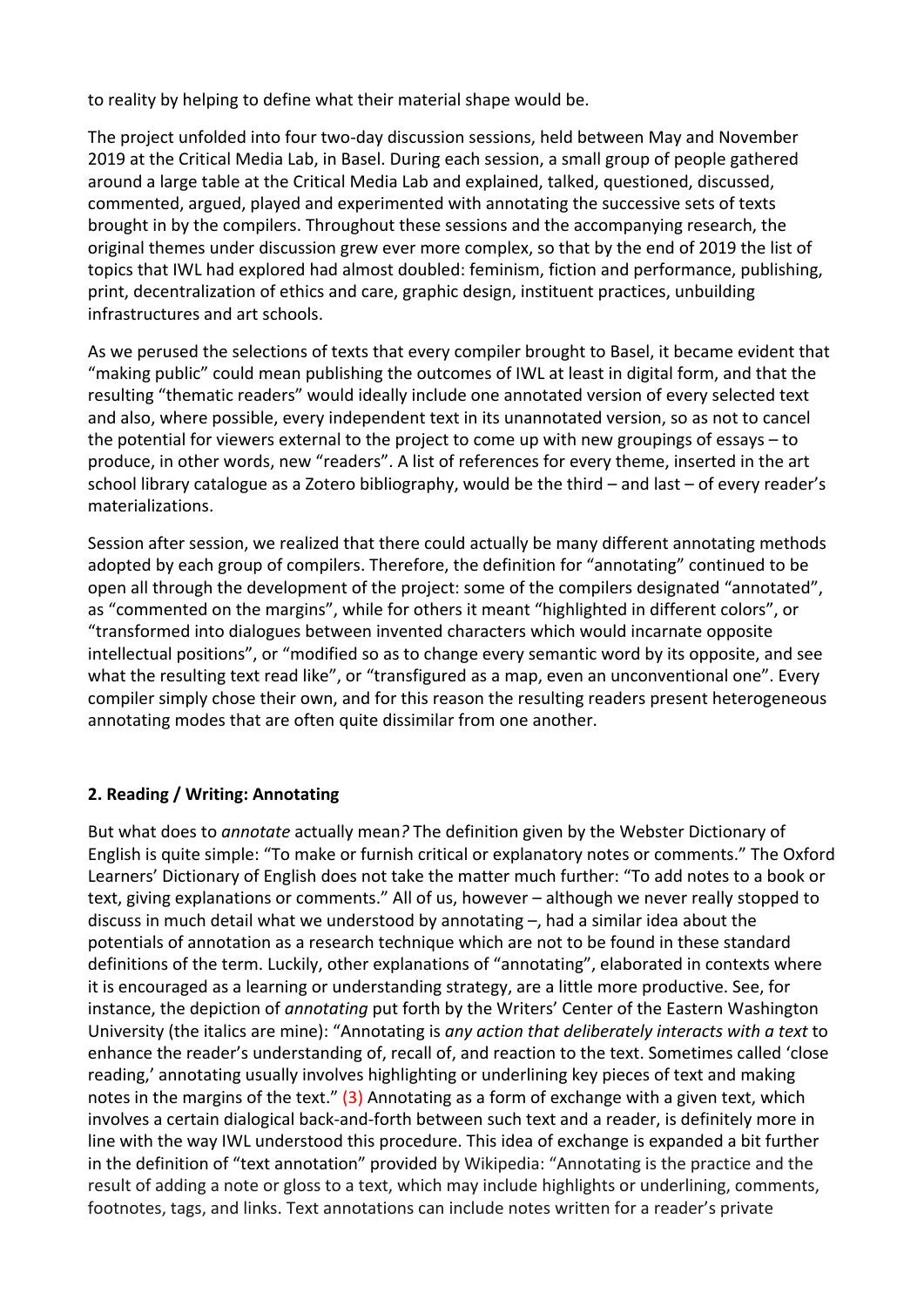# purposes, as well as *shared annotations written for the purposes of collaborative writing and editing, commentary, or social reading and sharing*." (4)

In terms of the IWL research, it was precisely this social, collaborative aspect of annotation which lay at the core: a collective process of knowledge production was at play, a process which would require sharing perspectives and sending feedback in order for the annotation proceeding to move forward. Regardless of how partial or obscure annotations might end up being, they would always be meant to capture and reflect reactions to the selected essays, make them visible and integrate them in the annotated texts as well.

Lastly, there was one more level of depth in which annotating felt like the right method to use in the IWL research. Scientific and specialized essays constitute one of the various incarnations taken by intellectual authority, that is to say, by approved knowledge which bears the seal of academia and is therefore consolidated. Consequently, the exercise of engaging with these essays through annotation was also a way of showing a certain resistance to the institutionality that such essays help to construct. And this resistance felt adequate for a research project intended to "change institutional life". (5)

# **3. Reading / Speaking: Sharing**

As I started writing this introduction, in the first days of March 2020, the series of IWL workshops had come to an end some three months earlier. It felt like a good vantage point from which to evaluate how the research had worked and whether the *modus operandi* chosen for such research had fulfilled expectations. Looking back, all of the reasons in favor of selecting annotating were still valid. But, in retrospect, the focus clearly fell on a very specific aspect of the process: what mattered was not so much the knowledge encapsulated by annotations, but rather the ongoing reading, annotating, discussing and annotating again – that is, the continuing dialogue which had been aimed at finding shared, common epistemic grounds.

Seen in this light, the whole annotating issue seemed to be, above all, an excuse for us participants of IWL to sit down together and *read* – and thereby *think* – *collectively*. I could see that, all along, we had been understanding reading as the opposite to the private, intimate activity that it mostly is nowadays. Interestingly, the act of reading has not always been so private and intimate. Historical studies show that for many centuries it was almost solely conceived as a collective activity where a reader would read out to one or more listeners. The change from loud to silent reading is apparently connected to the advancement of writing – specifically, to the introduction of word separation  $(6)$  – and took place somewhere between late antiquity and the 15<sup>th</sup> century. Way before, around 1000AD, annotation had already become a popular way for scribes to pass knowledge about manuscripts on to the next scribes, that is: a way of sharing knowledge among the members of a community.

So maybe what we were doing, throughout the IWL preparations and annotating sessions, was just taking up these old threads and turning back to reading and annotating as the collaborative, communal activities that they were for a long time.

As I conclude this introduction, it is now the beginning of May 2020. In the last six weeks, our world as we knew it has been turned upside down by the expansion of the Covid-19 pandemic, which has confined millions of us to our homes, while cities and towns have now stood completely empty for weeks. Universities, shops, museums, libraries, restaurants… have been closed. Planes have stopped flying, trains have stopped running, long-dismantled passport controls have been reinstated. As physical separation has become a compulsory norm and we have radically stopped